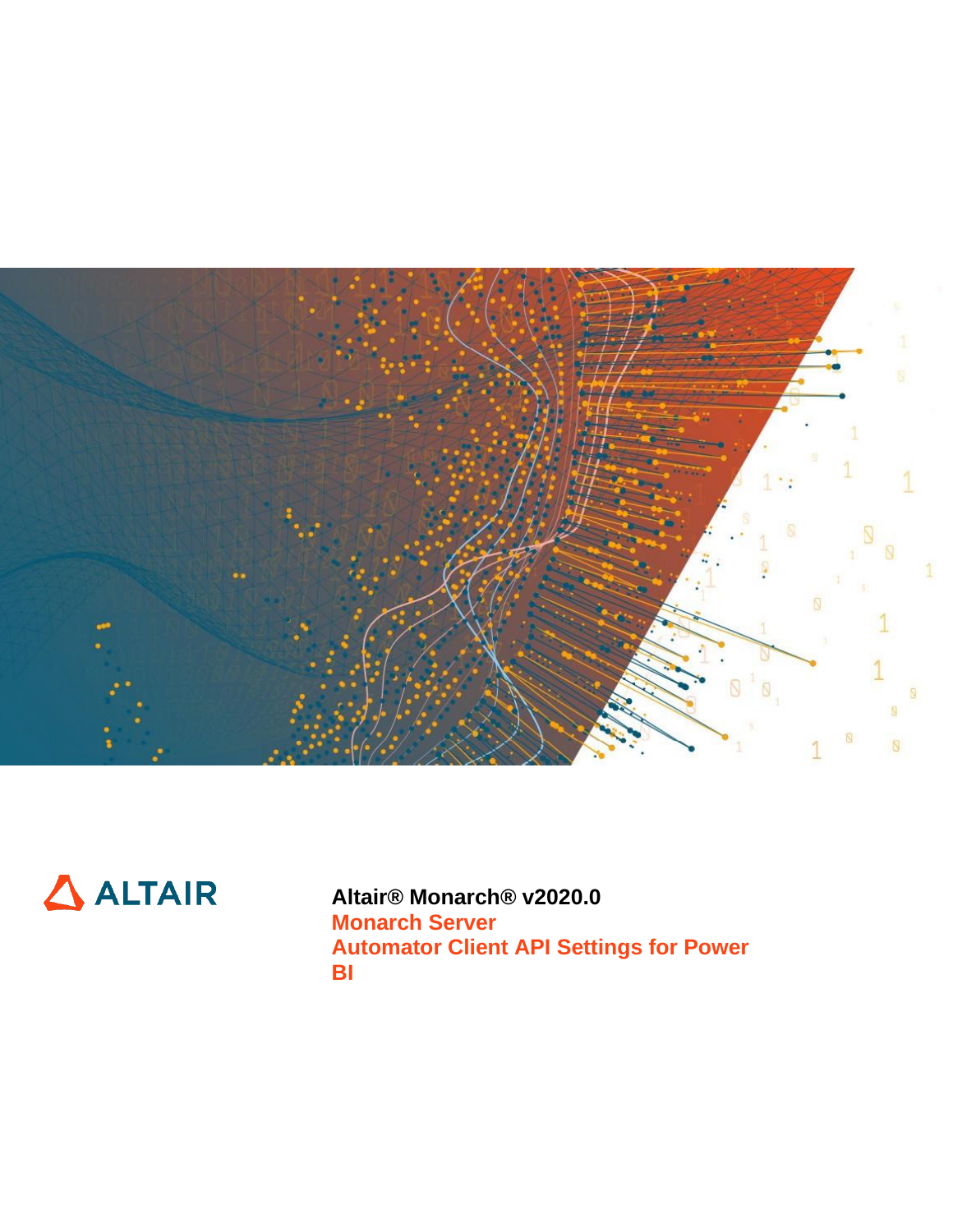### **TABLE OF CONTENTS**

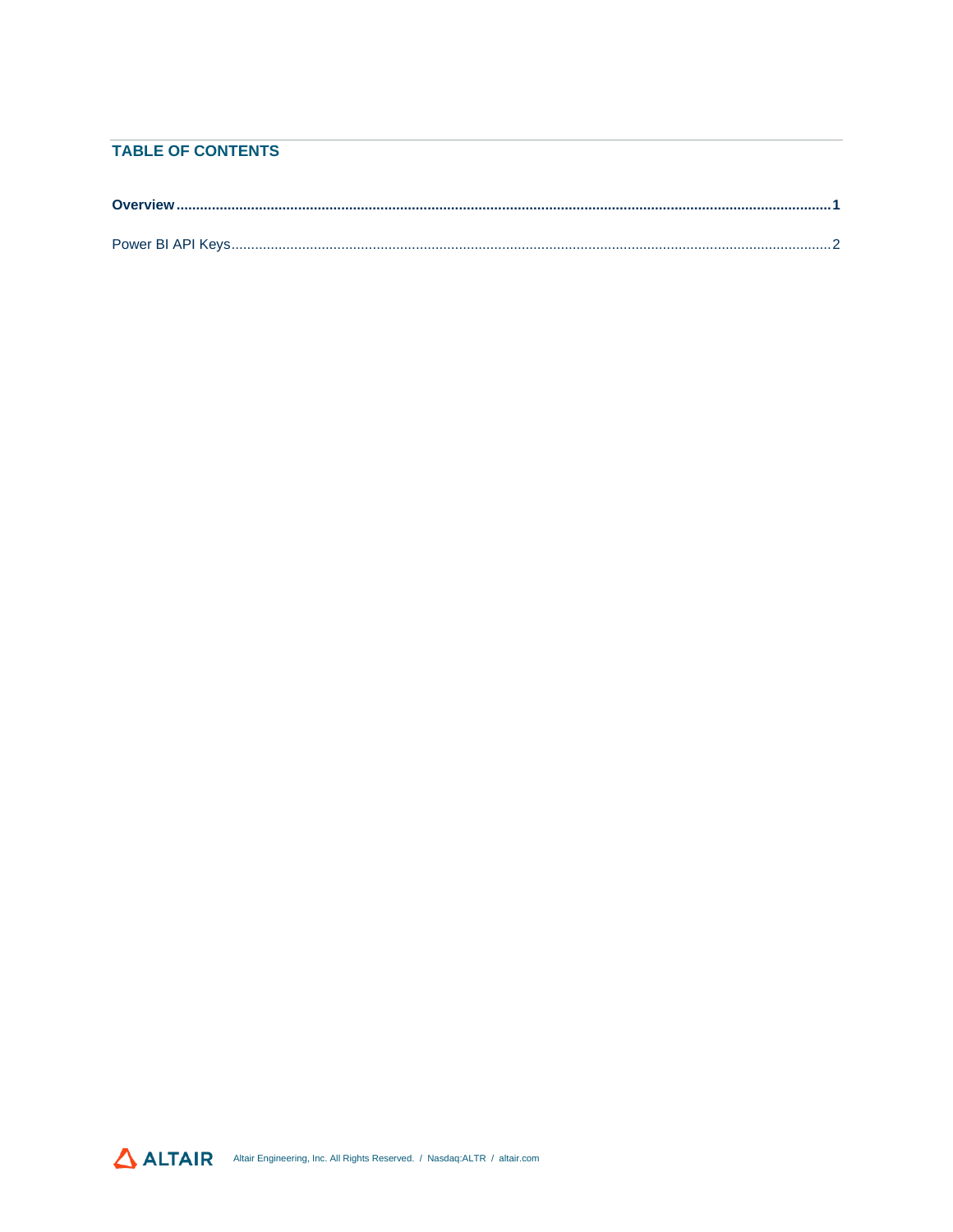# <span id="page-2-0"></span>**OVERVIEW**

The DataPrep Export element in Automator's Visual Process Designer allows data to be exported in various formats. Before exporting Power BI file types, the API settings of these connectors need to be modified. Use the Client API Settings page to configure the settings for Power BI API.

**To access the Client API Settings page**

- 1. On the Navigation Tree, click **System Settings**, and then select **System Preferences**.
- 2. At the top of the page under Automator Settings, select the **Client API Settings** tab.

For the settings of Power BI, the following details should be provided:

- ❑ **Client ID**: It is a string that carries user information as provided during registration in Power BI. It is used by these connectors to identify Automator once it is registered. The Client ID is public information that goes hand in hand with the Client Secret Key.
- ❑ **Client Secret Key**: It is used to authenticate Automator when it requests access to user accounts in Power BI. It goes hand in hand with the Client ID and should be kept private.



### **NOTES**

To get the Client ID and Client Secret Key for Power BI, click [here](#page-2-1).

- ❑ **Host Name**: It is the full name of the machine on which Automator is installed.
- ❑ **Port**: It is the value of the port on which Automator is installed.
- ❑ **Redirect URI**: It is the URI to which Power BI directs after authenticating the user. The field is automatically filled after supplying the Client ID, Client Secret Key, and host name.

#### **Other settings:**

- ❑ **Save**: Click this button to save the application settings.
- <span id="page-2-1"></span>❑ **Clear**: Click this button to remove the information in the fields.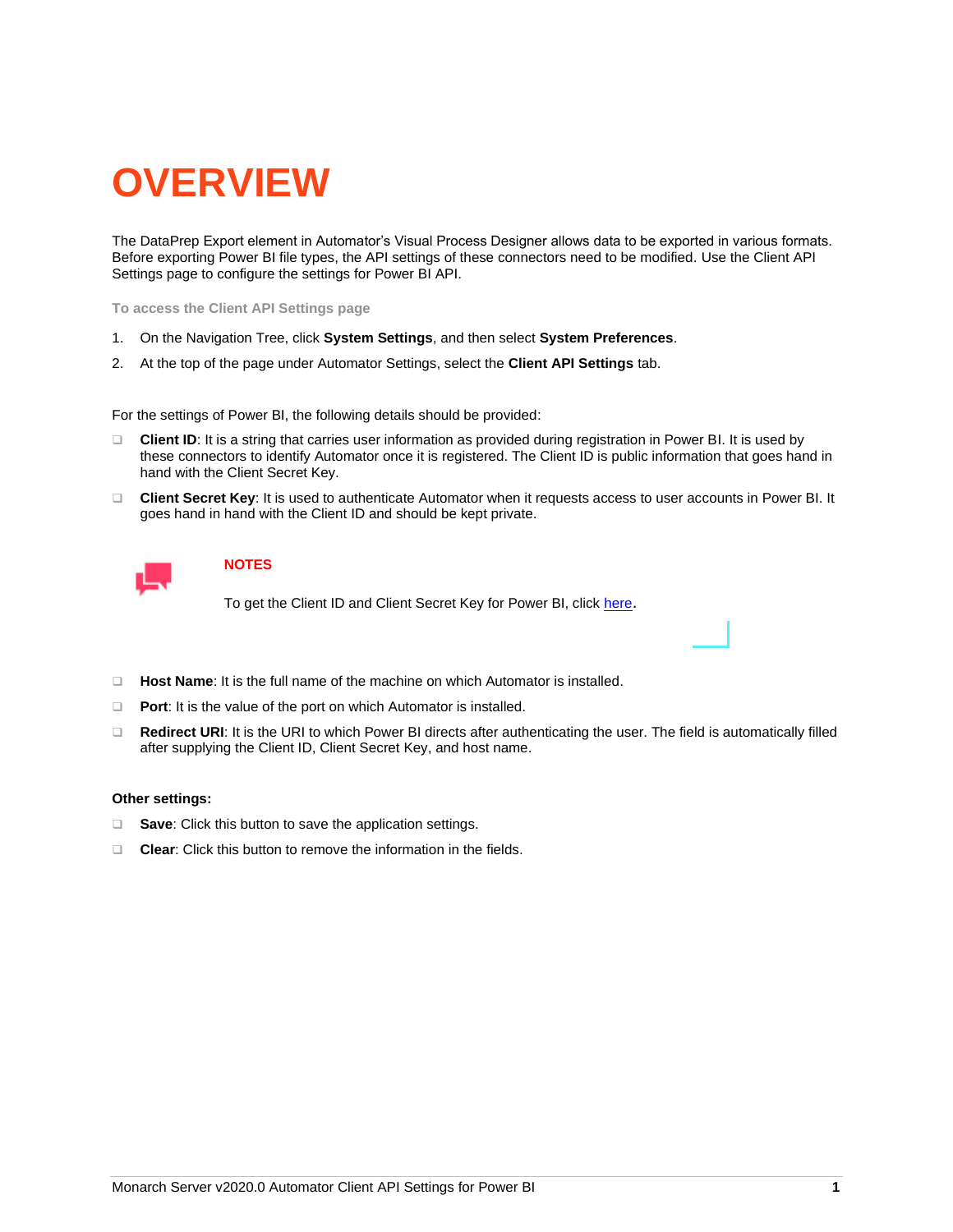## <span id="page-3-0"></span>**POWER BI API KEYS**

**To get a Client ID and Client Secret Key for Power BI**

1. Access Power BI's Registration Tool a[t https://dev.powerbi.com/apps.](https://dev.powerbi.com/apps)





### **NOTES**

The registration process in Power BI requires an Azure Active directory, an organizational user, and a Power BI service account. To sign up for an Azure subscription or to log in using an account with such subscription, click [here](https://manage.windowsazure.com/).

To learn how set up your Azure Active Directory and organizational user, click [here](https://powerbi.microsoft.com/en-us/documentation/powerbi-developer-create-an-azure-active-directory-tenant/).

- 2. Sign in using your Power BI account in Step 1 of the Registration Tool.
- 3. Provide the following details:
	- a. **App Name**  The name of your app, i.e., Automator.
	- b. **App Type** Choose "Server-side Web app."
	- c. **Redirect URL** This provides Power BI with more details about the app requesting the authentication. An example of a redirect URL is http://<hostname>/MSAdmin/ProcessDesignerEditor/PowerBIRedirect.
	- d. **Home Page URL** Use the sign in page of Automator, i.e., http://<hostname>/MSAdmin.



### **NOTES**

In Monarch Server v2020.0 that is upgraded from previous versions (e.g., v13.2), the virtual folders could still be labeled as "DSAdmin" (or "DSClient"). In this case, use "DSAdmin" (or "DSClient") instead of "MSAdmin" (or "MSClient") to open the Admin (or Client) page.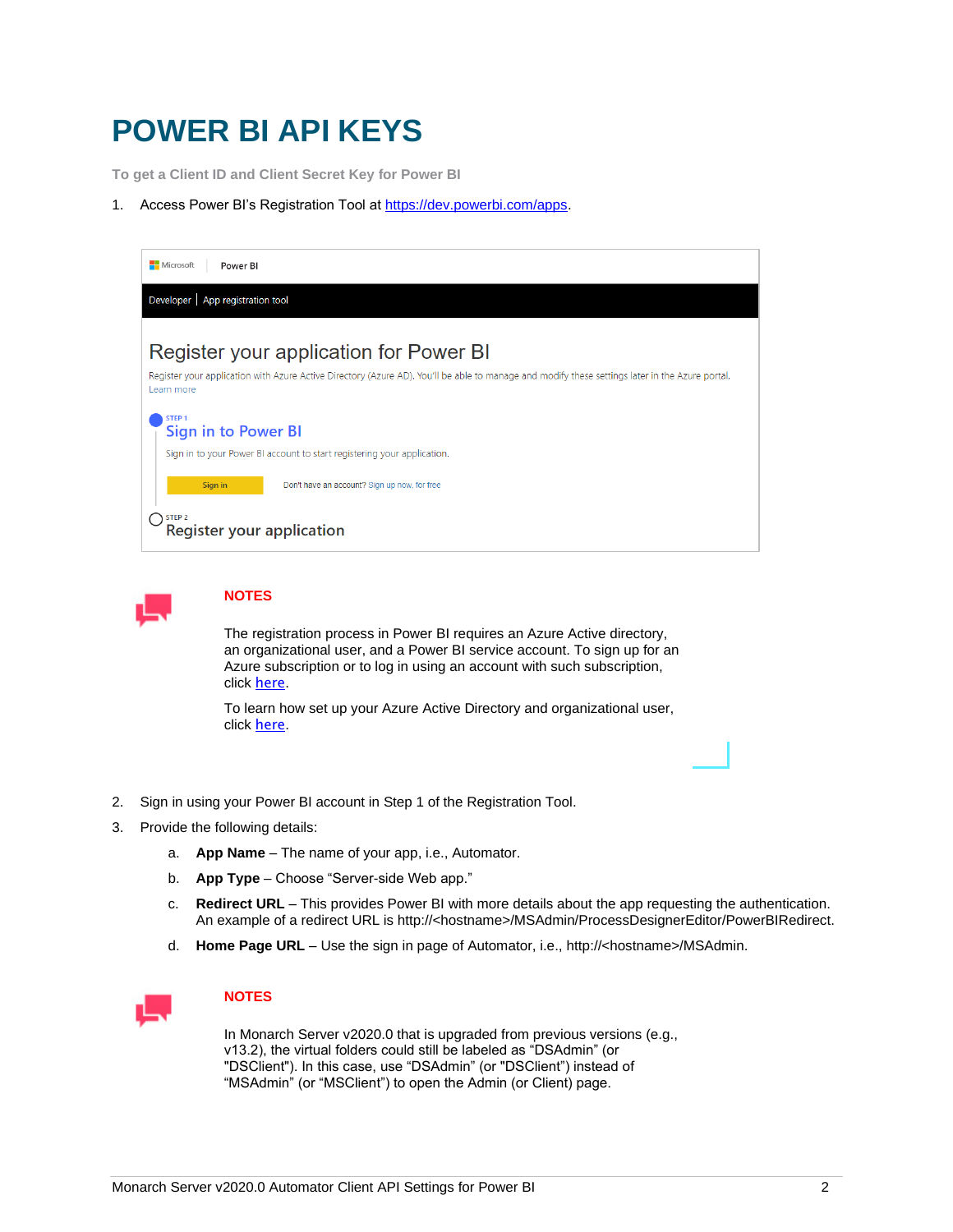| STEP <sub>2</sub><br><b>Register your application</b>                                                                                                                                                                              |  |
|------------------------------------------------------------------------------------------------------------------------------------------------------------------------------------------------------------------------------------|--|
| Register your application with Azure AD to allow your application to access the Power BI REST<br>APIs and to set resource permissions for your application. You can change this later in the<br>Microsoft Azure portal. Learn more |  |
| <b>Application Name</b>                                                                                                                                                                                                            |  |
| Enter a display name to identify your application in Azure                                                                                                                                                                         |  |
| Automator                                                                                                                                                                                                                          |  |
| <b>Application Type</b><br>Choose the type of application you are developing                                                                                                                                                       |  |
| Server-side web application (for web apps or web APIs)                                                                                                                                                                             |  |
| Home Page URL                                                                                                                                                                                                                      |  |
| Enter your application's homepage URL                                                                                                                                                                                              |  |
| http:// <hostname>/MSAdmin</hostname>                                                                                                                                                                                              |  |
|                                                                                                                                                                                                                                    |  |
| Redirect URL                                                                                                                                                                                                                       |  |
| Enter a URL where users will be redirected upon sign in so your application can receive an authorization code.                                                                                                                     |  |
| http:// <hostname>/MSAdmin/ProcessDesignerEditor/PowerBlRedirect</hostname>                                                                                                                                                        |  |
|                                                                                                                                                                                                                                    |  |

4. Select the APIs you need as well as the level of access required. For details about permissions in Power BI, click [here.](https://powerbi.microsoft.com/en-us/documentation/powerbi-developer-power-bi-permissions/)

| API access<br>portal.<br>Learn more<br>Select all | Select the APIs and the level of access your application needs. You can change these settings later in the Azure |                 |
|---------------------------------------------------|------------------------------------------------------------------------------------------------------------------|-----------------|
| Read only APIs <sup>1</sup>                       | Read and write APIs $\odot$                                                                                      | Create APIs $①$ |
| Read all datasets                                 | Read and write all datasets                                                                                      | Create APIs     |
| Read all dashboards                               | Read and write all dashboards                                                                                    |                 |
| Read all reports                                  | Read and write all reports                                                                                       |                 |
| Read all workspaces                               | Read and write all workspaces                                                                                    |                 |
| Read all capacities                               | Read and write all capacities                                                                                    |                 |
| Read all storage accounts                         | Read and write all storage<br>accounts                                                                           |                 |
| Read all dataflows                                | Read and write all dataflows                                                                                     |                 |
| Read all gateways                                 | Read and write all gateways                                                                                      |                 |
| Read all Power BI apps                            |                                                                                                                  |                 |
|                                                   |                                                                                                                  |                 |